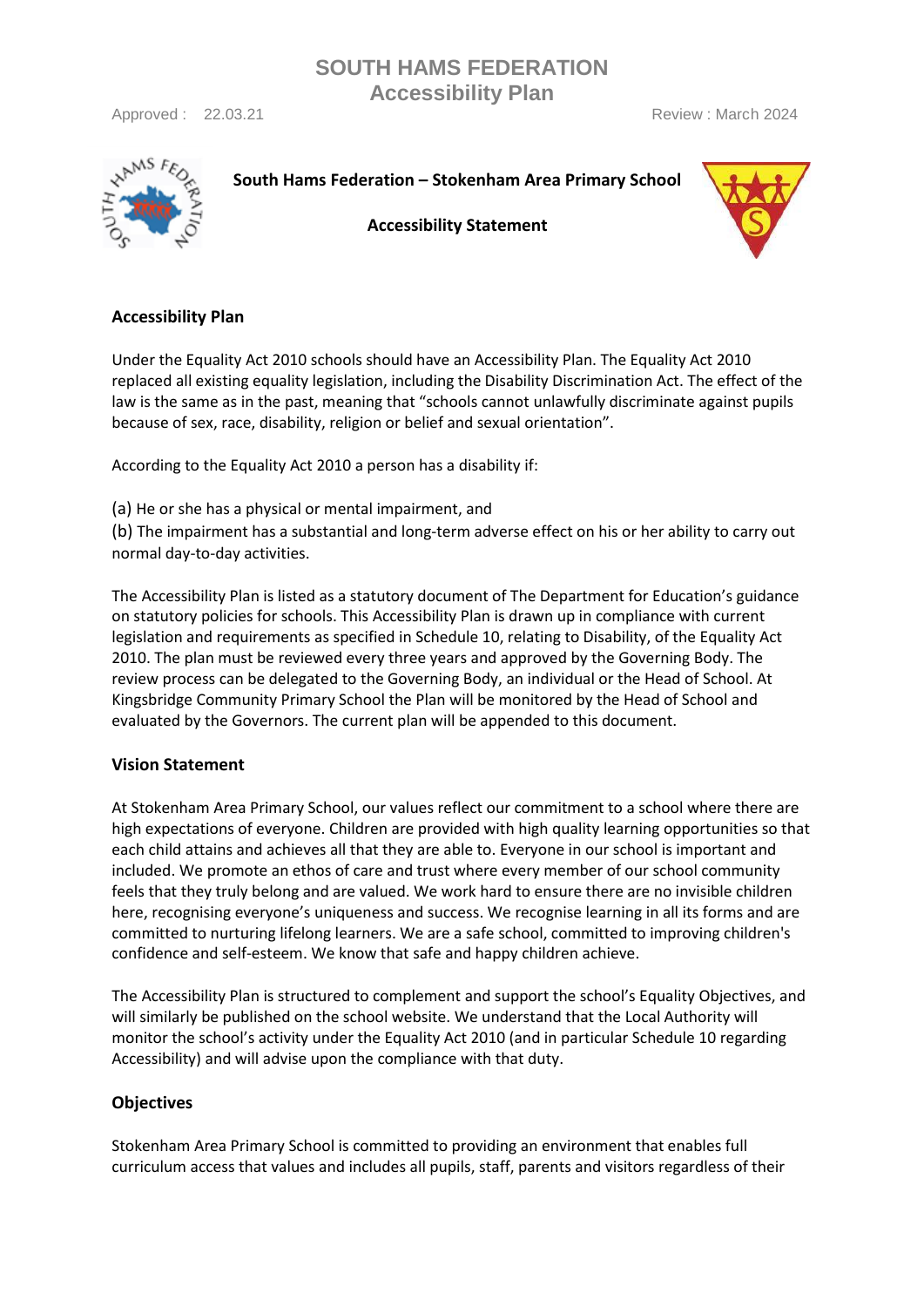Approved : 22.03.21 **Review : March 2024** Review : March 2024

education, physical, sensory, social, spiritual, emotional and cultural needs. We are committed to taking positive action in the spirit of the Equality Act 2010 with regard to disability and to developing a culture of inclusion, support and awareness within the school.

The school recognises and values parents' knowledge of their child's disability and its effect on their ability to carry out everyday activities and respects the parent's and child's right to confidentiality.

The Accessibility Plan shows how access is to be improved for pupils, staff and visitors to the school who have a disability within a given timeframe and anticipating the need to make reasonable adjustments to accommodate their needs where practicable.

The Accessibility Plan contains relevant and timely actions to:-

- Increase access to the curriculum for pupils with a physical disability and/or sensory impairments, expanding the curriculum as necessary to ensure that pupils with a disability are as equally prepared for life as the able-bodied pupils; (If a school fails to do this they are in breach of their duties under the Equalities Act 2010); this covers teaching and learning and the wider curriculum of the school such as participation in after-school clubs, leisure and cultural activities or schools visits – it also covers the provision of specialist or auxiliary aids and equipment, which may assist these pupils in accessing the curriculum within a reasonable timeframe;
- Improve and maintain access to the physical environment of the school, adding specialist facilities as necessary – this covers improvements to the physical environment of the school and physical aids to access education within a reasonable timeframe;
- Improve the delivery of written information to pupils, staff, parents and visitors with disabilities; examples might include hand-outs, timetables, textbooks and information about the school and school events; the information should be made available in various preferred formats within a reasonable timeframe.

The Accessibility Plan relates to the key aspects of physical environment, curriculum and written information.

Whole school training will recognise the need to continue raising awareness for staff and governors on equality issues with reference to the Equality Act2010.

This Accessibility Plan should be read in conjunction with the following school policies, strategies and documents:

- Behaviour Management Policy
- Curriculum Policies
- Emergency Plan
- Health & Safety Policy
- School Development Plan
- Special Educational Needs and Disability Policy
- Teaching and Learning Policy

The Accessibility Plan for physical accessibility relates to the Access Audit of the School, which remains the responsibility of the governing body. It may not be feasible to undertake all of the works during the life of this accessibility plan and therefore some items will roll forward into subsequent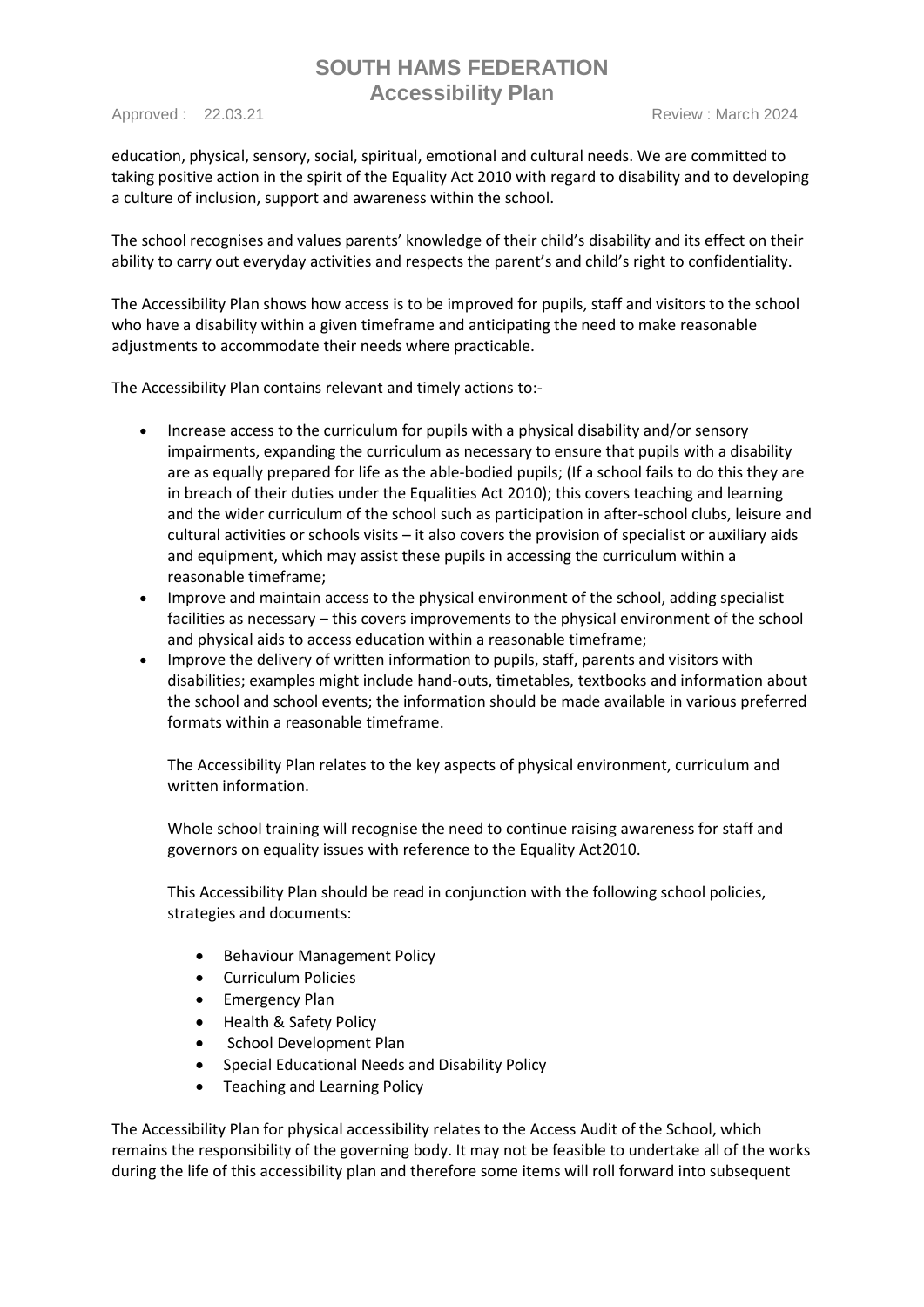plans. An accessibility audit will be completed by the school prior to the end of each period covering this plan in order to inform the development of a new Accessibility Plan for the ongoing period.

Equality Impact Assessments will be undertaken as and when school policies are reviewed. The terms of reference for all governors' committees will include the need to consider Equality and Diversity issues as required by the Equality Act2010.

## **The Accessibility Plan will be published on the school website.**

The Accessibility Plan will be monitored through the Governors.

The Accessibility Plan may be monitored by Ofsted during inspection processes in relation to Schedule 10 of the Equality Act 2010.

It is a requirement that the school's accessibility plan is resourced, implemented, reviewed and revised as necessary and reported on annually. Attached is a set of action plans showing how the school will address the priorities identified in the plan.

The proprieties for the Accessibility Plan for our school were identified by:

- The Governing Body
- The Executive Head
- The SENCO
- The Administrator
- The Caretaker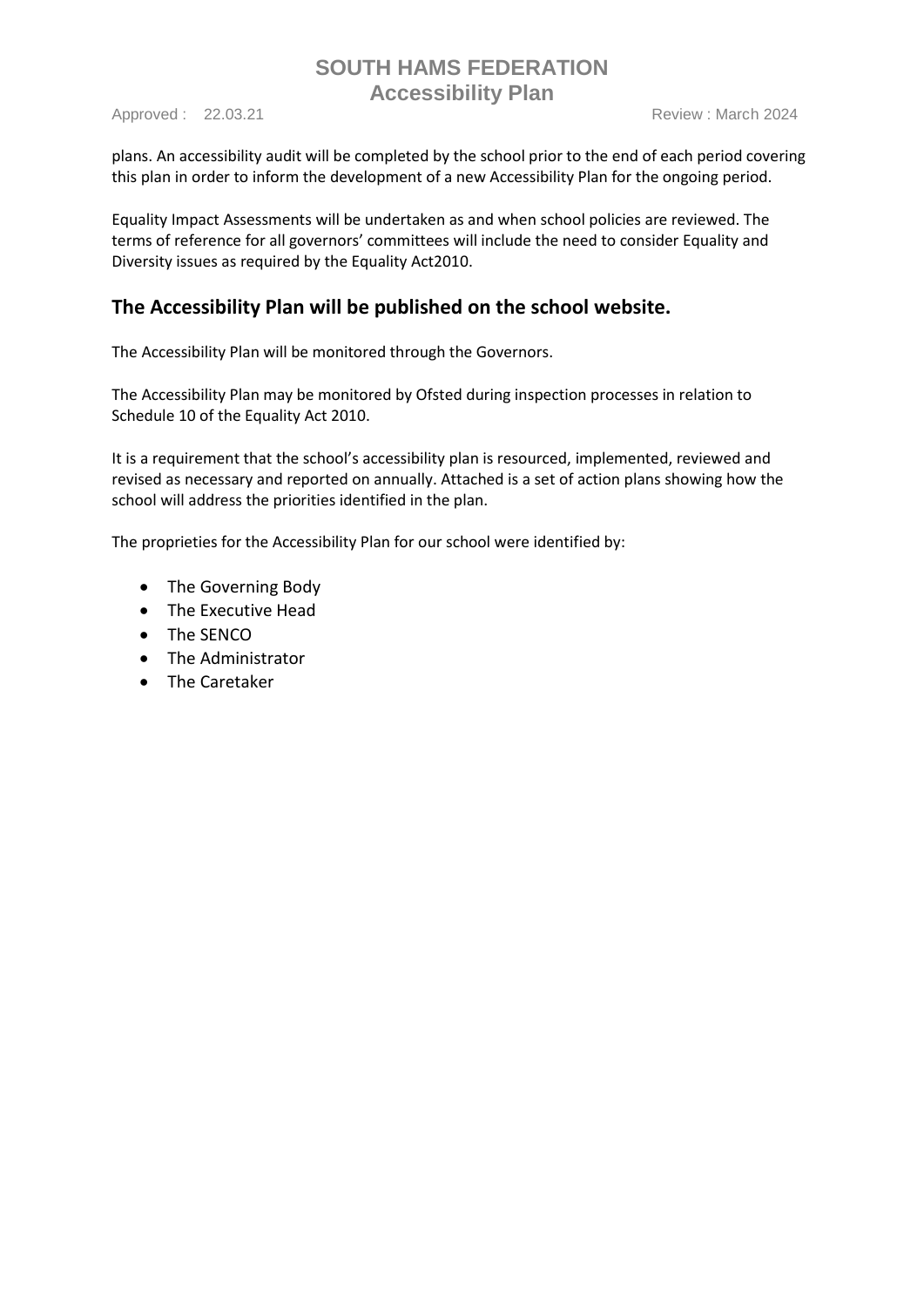Approved : 22.03.21 **Review : March 2024** Review : March 2024

# **SOUTH HAMS FEDERATION Accessibility Plan**

# Stokenham Area Primary School

# Accessibility Plan

## **Aims and Objectives**

Our aims are:

- To increase access to the curriculum for pupils with a disability
- Improve and maintain access to the physical environment
- Improve the delivers of written information to pupils

Our objective are details in the Attached Action Plan.

### **Current Accessibility Arrangements**

Pupils at Stokenham Area Primary School have always been able to participate fully in the wide range of activities offered beyond the classroom consistent with the limitations imposed by any disability. This has included:

- Outdoor education
- Sports
- Music
- Clubs and activities
- Residentials and trips

Arrangements for play, recreation and other aspects of a child's social development are incorporated into a children My Plan or Health Care Plan.

The suitability of any event and the need for additional support is discussed full with parents in advance.

### **Curriculum Access: Teaching, Learning and Assessment**

Our aim is that pupils with disabilities should, as far as possible, have access to a full and broad curriculum, similar to that followed by their peers.

The school has successfully supported pupils with a range of disabilities - hearing and sight impairment, physical disability and learning difficulties of varying degrees. Decisions are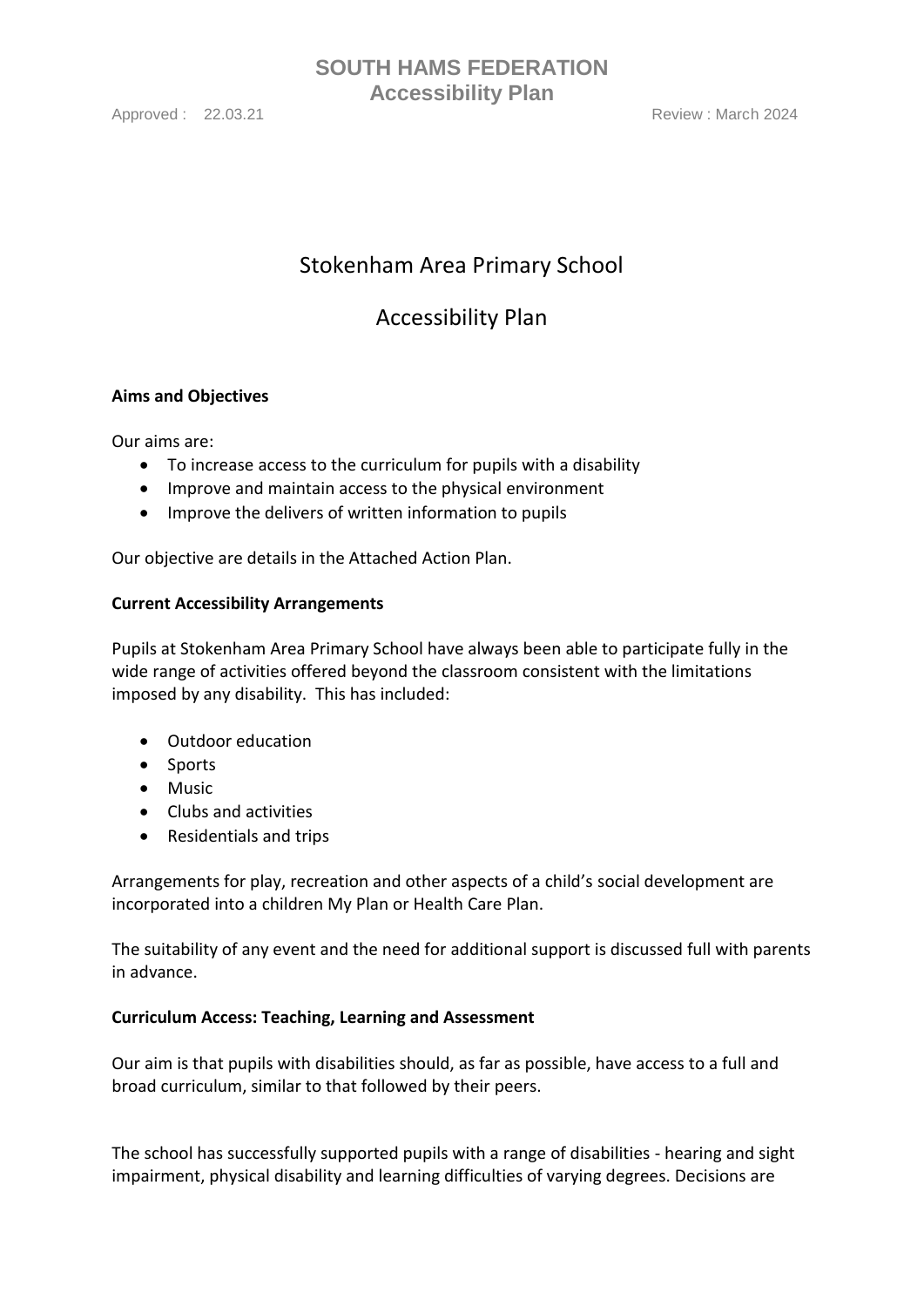Approved : 22.03.21 **Review : March 2024** Review : March 2024

taken on an individual basis following a full assessment of a child's needs. Such assessment is carried out within the terms of the school's SEN Policy and guidelines on Assessing Children who may have Special Educational Needs.

Access to the curriculum is a key issue for consideration at the stage of admission, transition within the school or when a disability develops. The My Plan for the pupil will address the issue, which will therefore be kept under constant review.

Advice is sought from the appropriate national and local agencies. Support can come in a variety of formats through the school's staged intervention strategy.

- Input from specialist (external) teachers
- Technological enhancements Sound systems, ICT
- Adaptation of teaching materials

The School's ICT network provides access to pupils in all locations. Effective use of these facilities can ameliorate difficulties of mobility and sight impairment in particular.

In constructing the school timetable, the school will give sympathetic consideration to individual needs. Also, furniture, seating arrangements and the classroom used can be altered to facilitate access and learning.

In conjunction with the School's SENDCO, teachers will assess a pupil's need for support with assessment procedures. This will include both internal assessment procedures and external assessment such as those associated with National Tests or national qualifications.

The school's policy for children with Special Educational needs and disabilities details where and how teachers can get specialist advice on supporting children with disabilities. The school has an on-going program of staff development related to meeting the needs of different learners. Specific training on the needs of pupils with hearing or sight impairment and those with specific learning difficulties is carried out as required.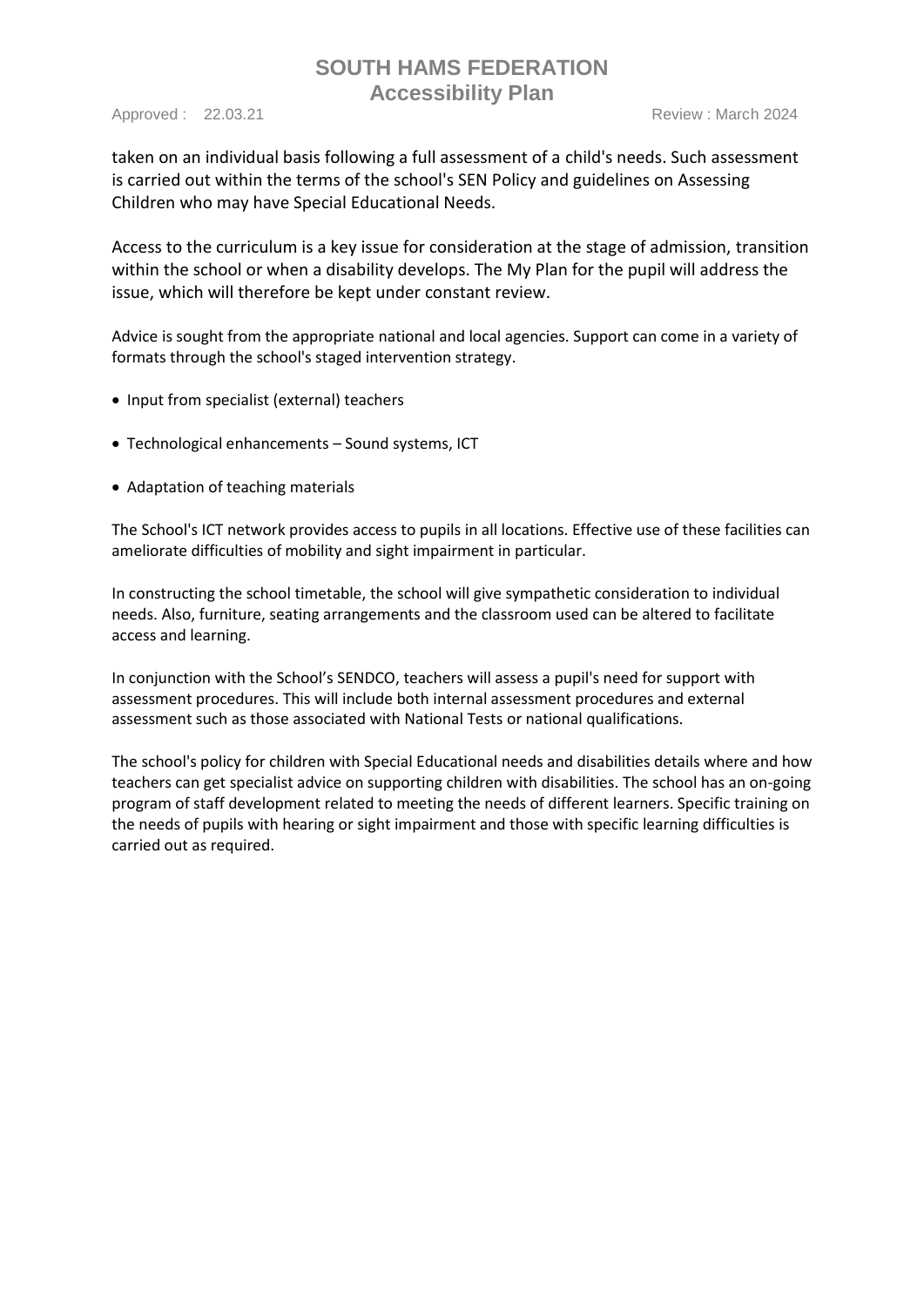Approved : 22.03.21 Review : March 2024

## **Stokenham Area Primary School Access to Buildings and Classrooms**

**SOUTH HAMS FEDERATION Accessibility Plan**

In the main, all areas of the school are accessible by all children and their parents. See details below.

| <b>Building</b>      | Features                                                              |
|----------------------|-----------------------------------------------------------------------|
| General              | 1. School is accessed through a level entrance.                       |
|                      | There is a level path from the car park to the main entrance.<br>2.   |
|                      | 3.<br>The main doors are wide enough for wheelchair access.           |
|                      | There is a disabled toilet in the main entrance corridor.<br>4.       |
| Main building        | All classrooms in the main building have flat entrances and<br>1.     |
|                      | exits.                                                                |
|                      | There is a disabled toilet in the main corridor.<br>2.                |
|                      | The corridors and cloakrooms are wide enough for wheelchair<br>3.     |
|                      | access.                                                               |
|                      | Doors are push open.<br>4.                                            |
| The Hall             | Main entrances are flat allowing for easy wheelchair access.<br>1.    |
|                      | The fire door is push open and has a slight lip on the floor to<br>2. |
|                      | negotiate before entering a slope to safety.                          |
|                      | Access through the servery and kitchen is level.<br>3.                |
| Year 2 Classroom     | There is a sloping pathway into the classroom.<br>1.                  |
|                      | The doorway is wide enough for wheelchair access.<br>2.               |
|                      | There is a level exit from the classroom in case of emergency.<br>3.  |
|                      | There is no disabled toilet in this building but there is easy<br>4.  |
|                      | access to the main building.                                          |
| Key Stage 1          | Available for all pupils.<br>1.                                       |
| Playground           | 2. Entrance to playground is level.                                   |
|                      |                                                                       |
| Key Stage 2          | Available for all pupils.<br>1.                                       |
| Playground           | Entrance to playground is level.<br>2.                                |
| <b>Playing Field</b> | Available for all pupils.<br>1.                                       |
|                      | There is level access to the playing field.<br>2.                     |
| <b>Forest School</b> | This area is currently not accessible to wheelchair users.            |
| <b>Swimming Pool</b> | This area is currently not accessible to wheelchair users.            |

#### **Evacuation Procedures**

The schools Fire and Evacuation Policy lays down basic procedures for the safe efficient evacuation of the school buildings.

These procedures are adapted to meet the specific needs of an individual. Such procedures will be discussed with the pupil and parents and will be set out in the My Plan for the pupil.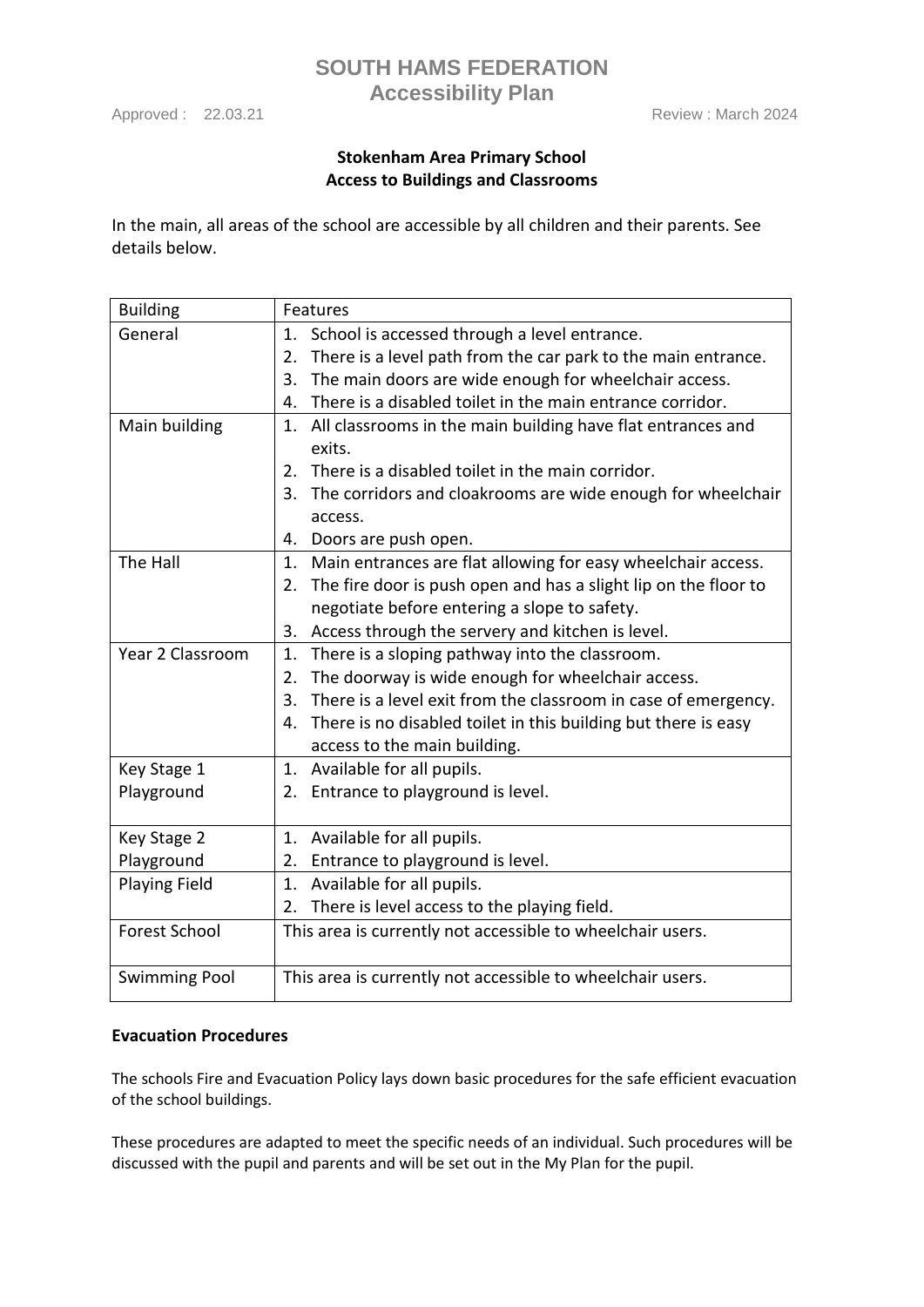Approved : 22.03.21 Review : March 2024

#### **Informal**

#### **Information for Pupils and Parents**

Parents are routinely involved in reviewing provision for their child. The child will also be involved depending on their ability and willingness to participate.

Large print format materials are available when required.

Hearing aids are used as required. Sound field system is available.

If either pupils or parents have difficulty accessing information normally provided in writing by the school such as handouts, newsletters, homework etc, then the school will be happy to consider alternative forms of provision in consultation with the County's Advisory Services.

#### **Source Materials for the plan:**

The priorities of the plan have been identified using a number of sources including:

- School Census returns
- Data Collections
- Parent Evenings
- Multi-agency meetings
- Health and Safety Inspections
- Service Reports

It has been written to ensure that the school identifies and prevents discriminating practices which might disadvantage vulnerable groups by creating or exacerbating inequalities and barriers to learning.

Children with disabilities are a potentially vulnerable group who can be disadvantaged if policies, procedures and practices within the school do not take account of, and seek to remove , barriers which could deny them the educational opportunities available to other children.

Other important plans are contained and considered within this plan. They are:

- Equal opportunities (including Racial Equality) Policy
- Health & Safety Policy (including procedures for administering medicines)
- Emergency Evacuation Procedures
- Special Educational Needs/ Inclusion Policy
- Behaviour Policy
- Admissions Policy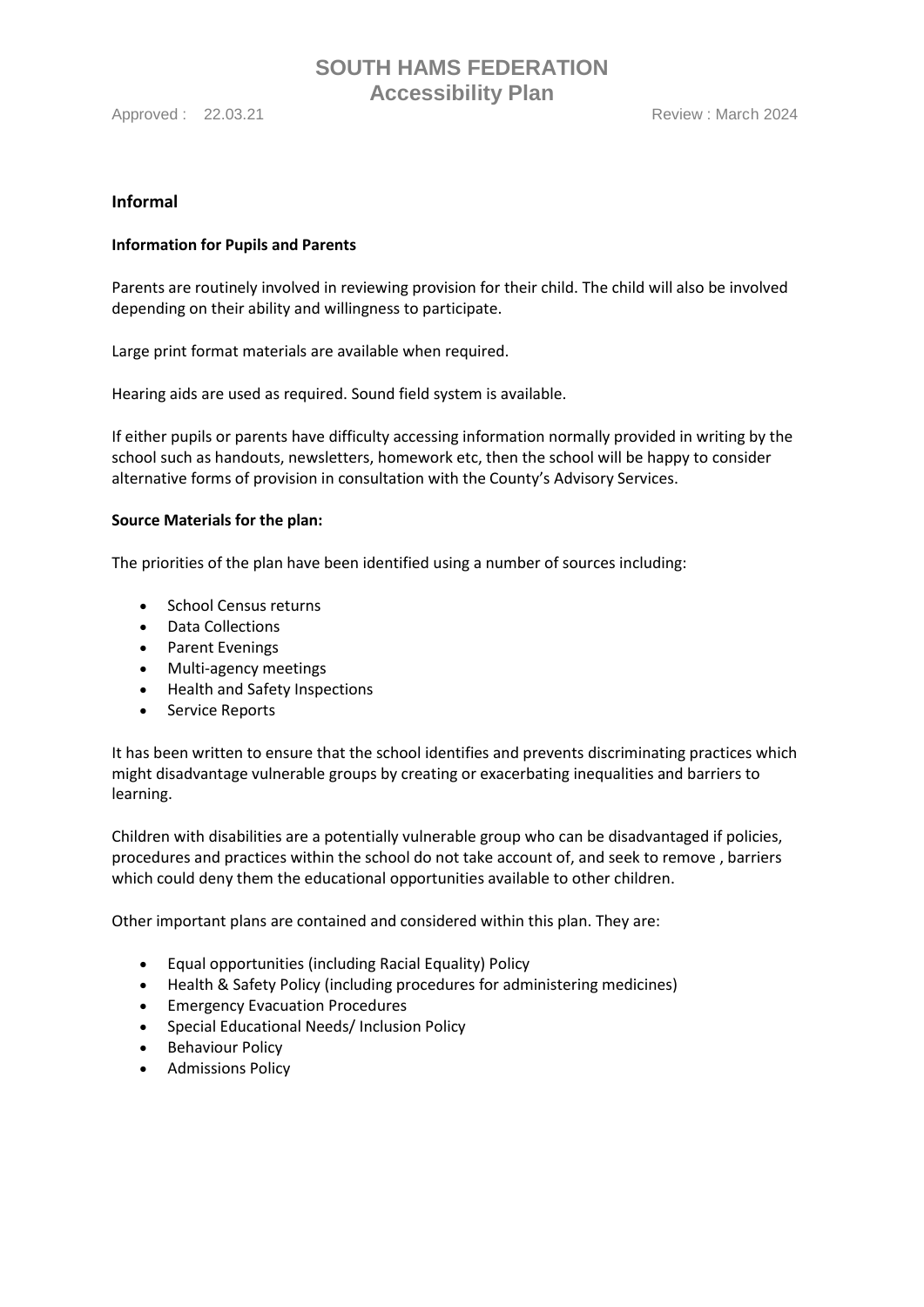## **Action Plans**

| <b>Action</b> | Increasing the extent to which all pupils, including pupils with disabilities, can participate |                            |                        |                  |                 |
|---------------|------------------------------------------------------------------------------------------------|----------------------------|------------------------|------------------|-----------------|
| Plan 1        | in the school curriculum                                                                       |                            |                        |                  |                 |
|               | <b>TARGET</b>                                                                                  | <b>Actions to be taken</b> | <b>Outcome</b>         | <b>Timeframe</b> | <b>Goals</b>    |
|               |                                                                                                |                            |                        |                  | <b>Achieved</b> |
| <b>SHORT</b>  | Ensure that all staff are                                                                      | Ongoing whole              | <b>Staff awareness</b> | Ongoing          |                 |
|               | fully aware of the                                                                             | school INSET on            | improved.              |                  |                 |
| <b>TERM</b>   | obligation to provide an                                                                       | inclusive curriculum       |                        |                  |                 |
|               | inclusive curriculum.                                                                          |                            |                        |                  |                 |
|               | Ensure that all staff are                                                                      | Ongoing whole              | Resources in           | Ongoing          |                 |
|               | aware of the resources                                                                         | school INSET on            | place and being        |                  |                 |
|               | and strategies in school                                                                       | inclusive curriculum       | used.                  |                  |                 |
|               | to provide an inclusive                                                                        |                            |                        |                  |                 |
|               | curriculum.                                                                                    |                            |                        |                  |                 |
|               | Regularly update                                                                               | Regularly audit            | Staff aware of         | Termly           |                 |
|               | <b>Provision Maps</b>                                                                          | provision.                 | provision              |                  |                 |
|               | <b>Staff training</b>                                                                          | Working with               | Increased              | As               |                 |
|               |                                                                                                | outside agencies           | knowledge.             | required         |                 |
| <b>MED</b>    | Maintain awareness of                                                                          | Update training to         | <b>Staff awareness</b> | On going         |                 |
|               | disabilities among                                                                             | meet needs of              | improved.              |                  |                 |
| <b>TERM</b>   | school staff.                                                                                  | currents admission.        |                        |                  |                 |
|               | Review curriculum                                                                              | KS meetings to             | Improved               | Termly           |                 |
|               | planning in light of                                                                           | review medium              | suitability of         |                  |                 |
|               | Equality Duty.                                                                                 | term planning              | provision.             |                  |                 |
|               |                                                                                                | monitored by               |                        |                  |                 |
|               |                                                                                                | Executive Head.            |                        |                  |                 |
| <b>LONG</b>   | Provide teaching                                                                               | Provide ICT                | Increased              | Ongoing          |                 |
| <b>TERM</b>   | resources which will                                                                           | equipment, reading         | awareness of           |                  |                 |
|               | remove barriers to                                                                             | books and other            | diversity and          |                  |                 |
|               | learning and enhance                                                                           | appropriate                | disability.            |                  |                 |
|               | participation for pupils                                                                       | resources.                 |                        |                  |                 |
|               | with disabilities.                                                                             |                            |                        |                  |                 |
|               | Ensure positive images                                                                         | Assemblies. PSHE           | All children           | Ongoing          |                 |
|               | portraying disability.                                                                         | curriculum                 | enjoying school.       |                  |                 |
|               | Use books that portray                                                                         | <b>Library Posters</b>     | Books in each of       | Ongoing          |                 |
|               | disability in a positive                                                                       |                            | the libraries.         |                  |                 |
|               | light.                                                                                         |                            |                        |                  |                 |
|               | Take part in appropriate                                                                       | <b>Assemblies PSHE</b>     | Increased              | Ongoing          |                 |
|               | national events to raise                                                                       | Curriculum                 | awareness of           |                  |                 |
|               | awareness of disability.                                                                       |                            | diversity and          |                  |                 |
|               |                                                                                                |                            | disability.            |                  |                 |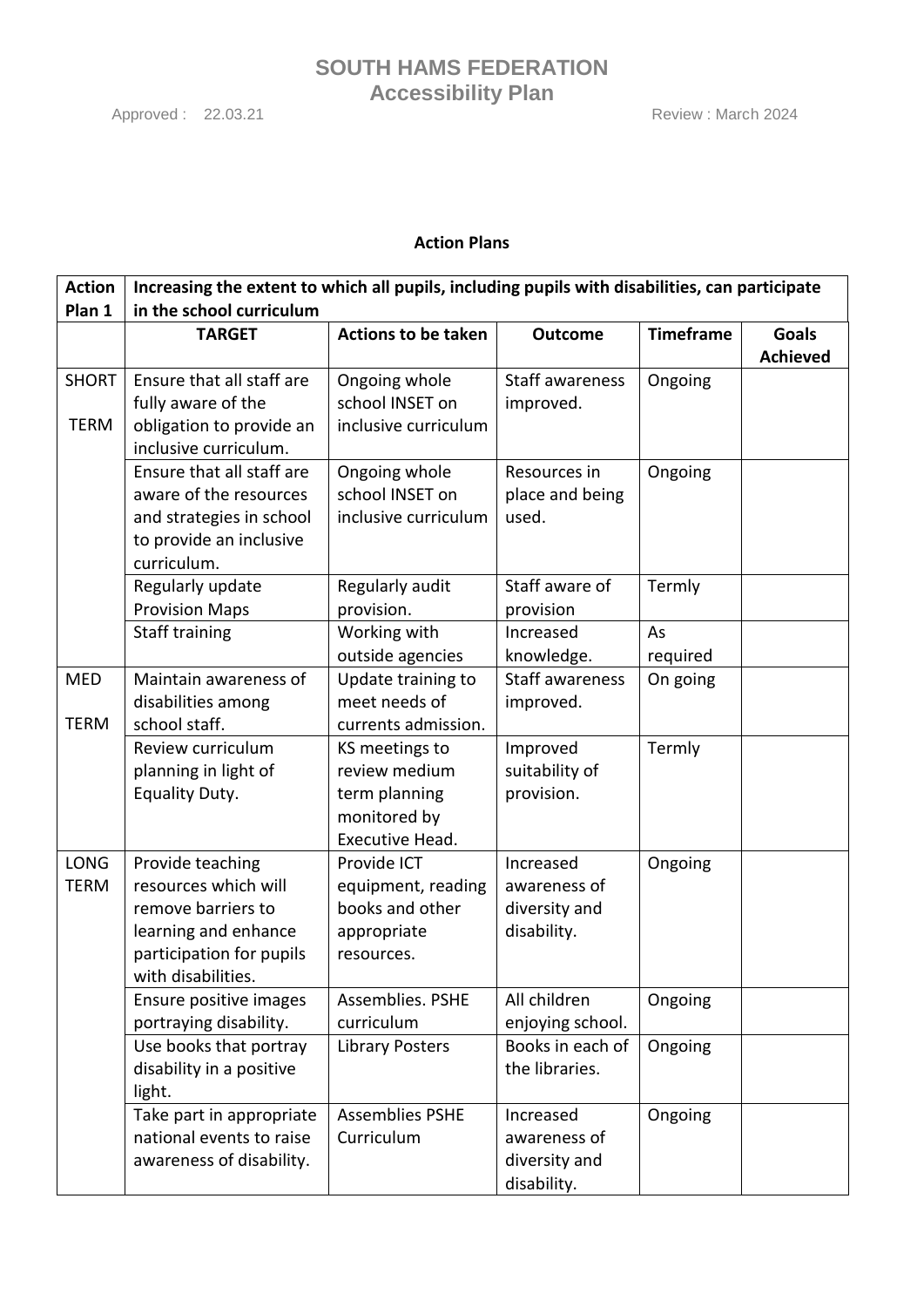Approved : 22.03.21 Review : March 2024

| <b>Action</b><br>Plan <sub>2</sub> | Improving the physical environment of schools within the Federation.                                     |                                                                               |                                      |                   |                                 |
|------------------------------------|----------------------------------------------------------------------------------------------------------|-------------------------------------------------------------------------------|--------------------------------------|-------------------|---------------------------------|
|                                    | <b>TARGET</b>                                                                                            | <b>Actions to be taken</b>                                                    | <b>Outcome</b>                       | <b>Timeframe</b>  | <b>Goals</b><br><b>Achieved</b> |
| <b>SHORT</b><br><b>TERM</b>        | Identify and respond to<br>the individual needs of<br>pupils to ensure access<br>to site and curriculum. | Liaison with outside<br>agencies.                                             | Physical<br>environment<br>adapted.  | Ongoing           |                                 |
|                                    | Identify areas for<br>improvement of access<br>to the site and to<br>classrooms.                         | Site audit.                                                                   | Adaptations in<br>when needed.       | When<br>required. |                                 |
| <b>MED</b>                         | To provide physical<br>aids to enable all                                                                | Provide ICT<br>equipment, sloping                                             | Resources in<br>place and being      | On going          |                                 |
| <b>TERM</b>                        | children to access<br>education.                                                                         | boards, specialist<br>pens/pencils, pencil<br>grips and sensory<br>equipment. | used as the<br>norm.                 |                   |                                 |
| <b>LONG</b><br><b>TERM</b>         | To improve access to<br>and suitability of<br>designated areas over<br>successive financial<br>vears.    | Install blinds, signs,<br>ramps, rails etc                                    | Physical<br>environment<br>improved. | When<br>required. |                                 |

| <b>Action</b><br>Plan <sub>3</sub> | Improving the delivery of information to pupils with disabilities.                                                                                               |                                                                                                 |                                                                                                                      |                  |                                 |
|------------------------------------|------------------------------------------------------------------------------------------------------------------------------------------------------------------|-------------------------------------------------------------------------------------------------|----------------------------------------------------------------------------------------------------------------------|------------------|---------------------------------|
|                                    | <b>TARGET</b>                                                                                                                                                    | <b>Actions to be taken</b>                                                                      | <b>Outcome</b>                                                                                                       | <b>Timeframe</b> | <b>Goals</b><br><b>Achieved</b> |
| <b>SHORT</b><br><b>TERM</b>        | To consult parents,<br>children and other<br>agencies about the<br>school priorities for<br>increasing access to<br>information for pupils<br>with disabilities. | Identify current<br>pupils and parents<br>and their needs in<br>order to set future<br>targets. | Awareness<br>improved.<br>Learning<br>environment<br>enhanced.<br>Identification of<br>children's needs<br>improved. | Ongoing          |                                 |
| <b>MED</b>                         | To make written<br>material available in                                                                                                                         | Be aware of and<br>use services                                                                 | Delivery of<br>information to                                                                                        | Ongoing          |                                 |